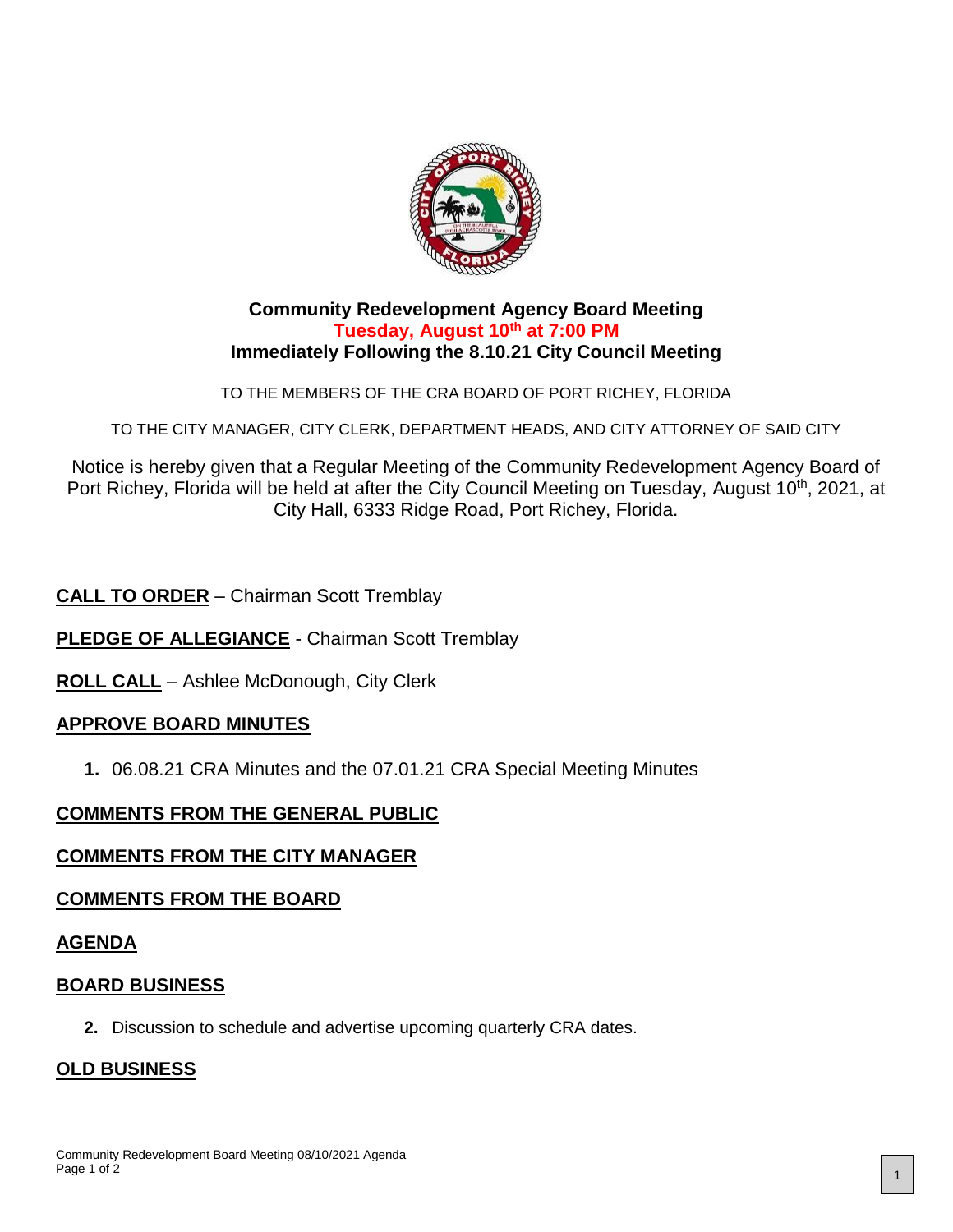# **ADJOURN**

If a person decides to appeal any decision made by a board or council with respect to any matter considered at a meeting or hearing, he or she will need a record of the proceedings and may need to ensure that a verbatim record of the proceedings is made, which record includes the testimony and evidence upon which the appeal is to be based. Any person with a disability requiring reasonable accommodation in order to participate in this meeting should call 727-816-1900 Ext. 175 or fax a written request to 727-816-1916 with a twenty-four (24) hour notice.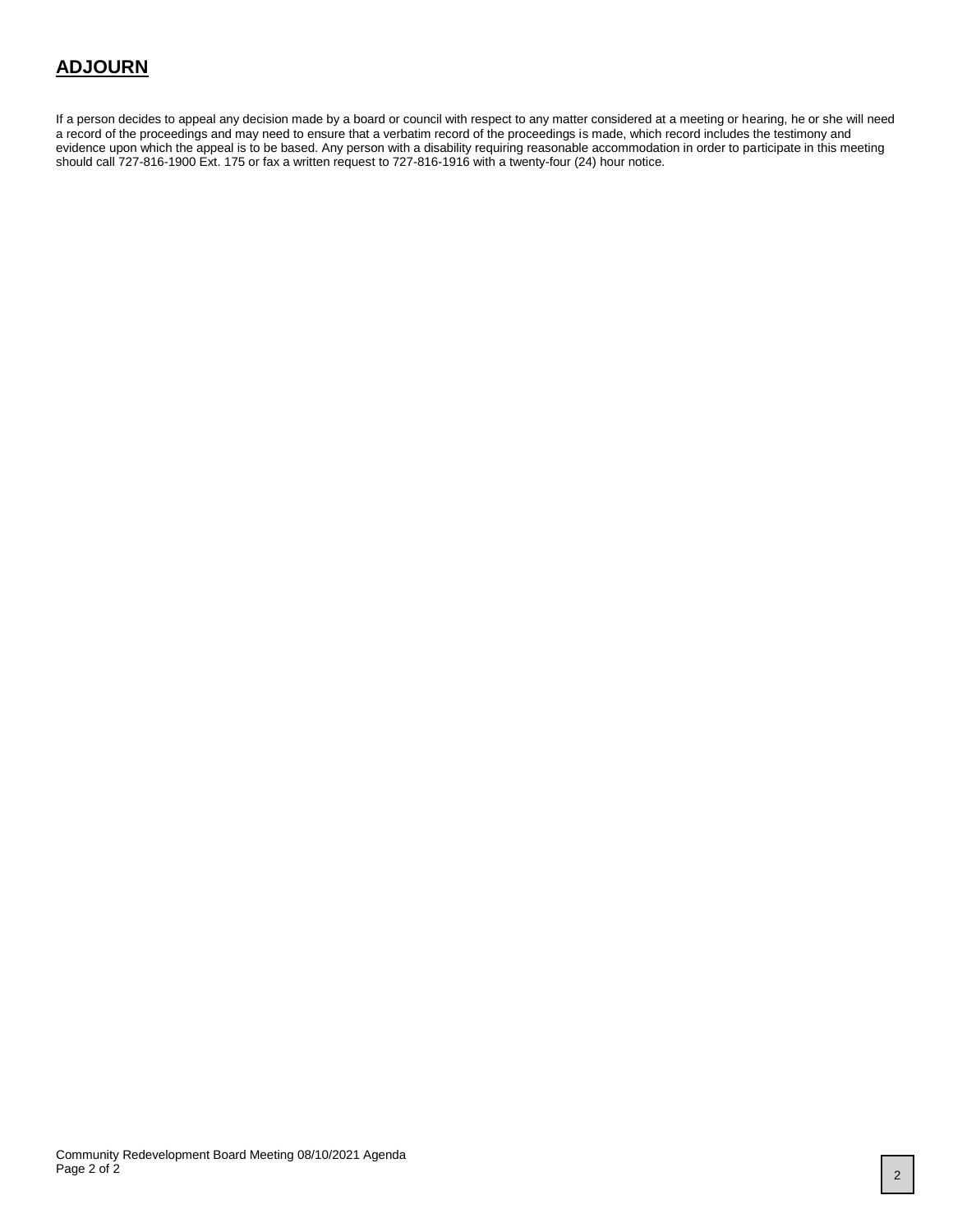**File Attachments for Item:**

**1. 06.08.21 CRA Minutes and 07.01.21 CRA Special Meeting minutes.**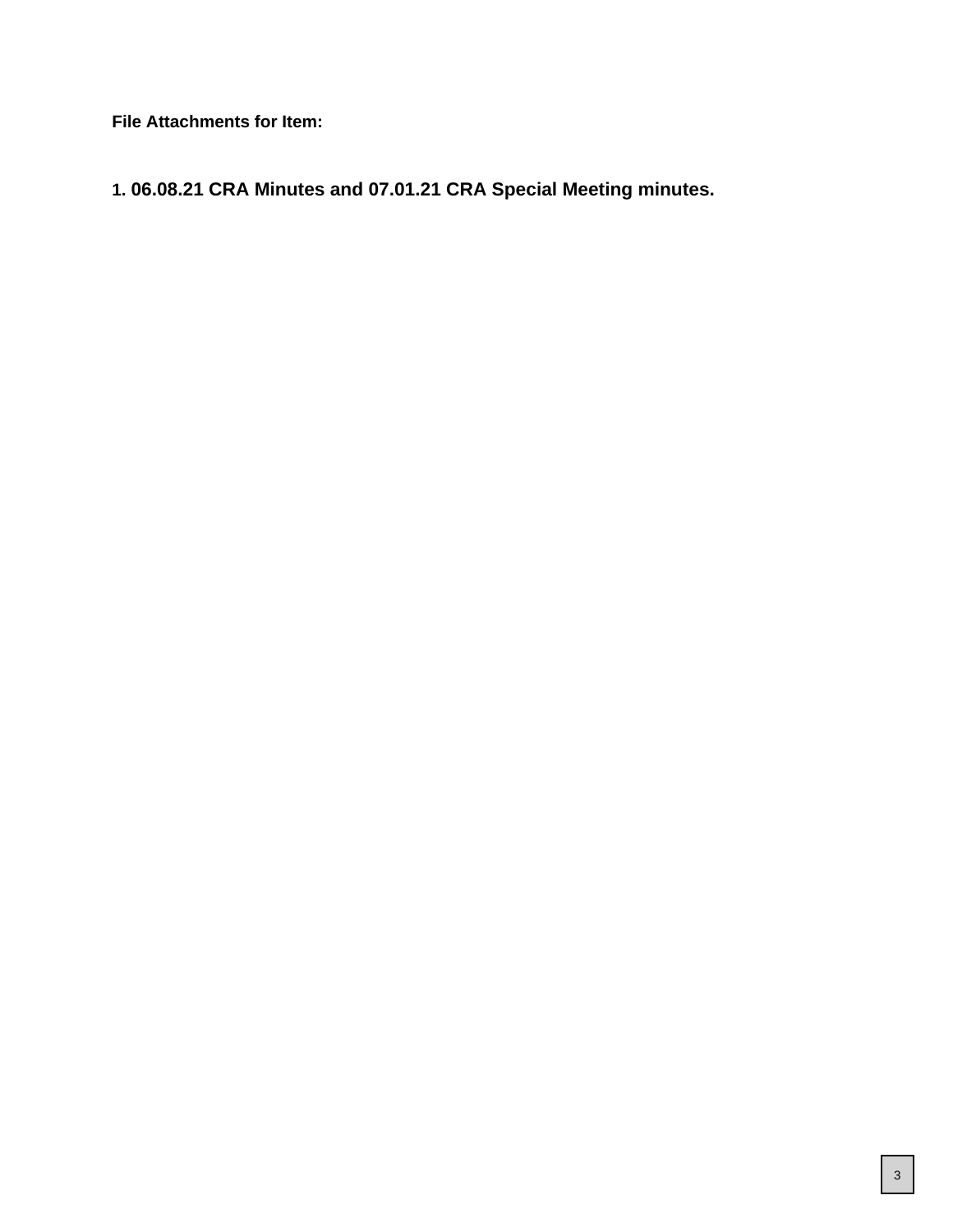

#### **Community Redevelopment Agency Meeting Tuesday, June 08th, 2021 at 7:00 PM**

# **MINUTES**

**CALL TO ORDER** - Chairman Scott Tremblay

**PLEDGE OF ALLEGIANCE** - Chairman Scott Tremblay

**ROLL CALL** – Ashlee McDonough, City Clerk

#### **PRESENT**

Chairman Scott Tremblay Member William Dittmer Member Jennie Sorrell Member Todd Maklary Member Tom Kinsella

# **APPROVE BOARD MINUTES**

# **1. 05.11.21 CRA Minutes**

A motion is made to approve the 05.11.21 CRA Meeting Minutes.

A motion is made by Member Kinsella and seconded by Member Sorrell. Voting Yea: Chairman Tremblay, Member Dittmer, Member Sorrell, Member Maklary, and Member Kinsella

#### **ANNOUNCEMENTS**

No announcements were made at this time.

# **COMMENTS FROM THE GENERAL PUBLIC**

No comments from the general public at this time.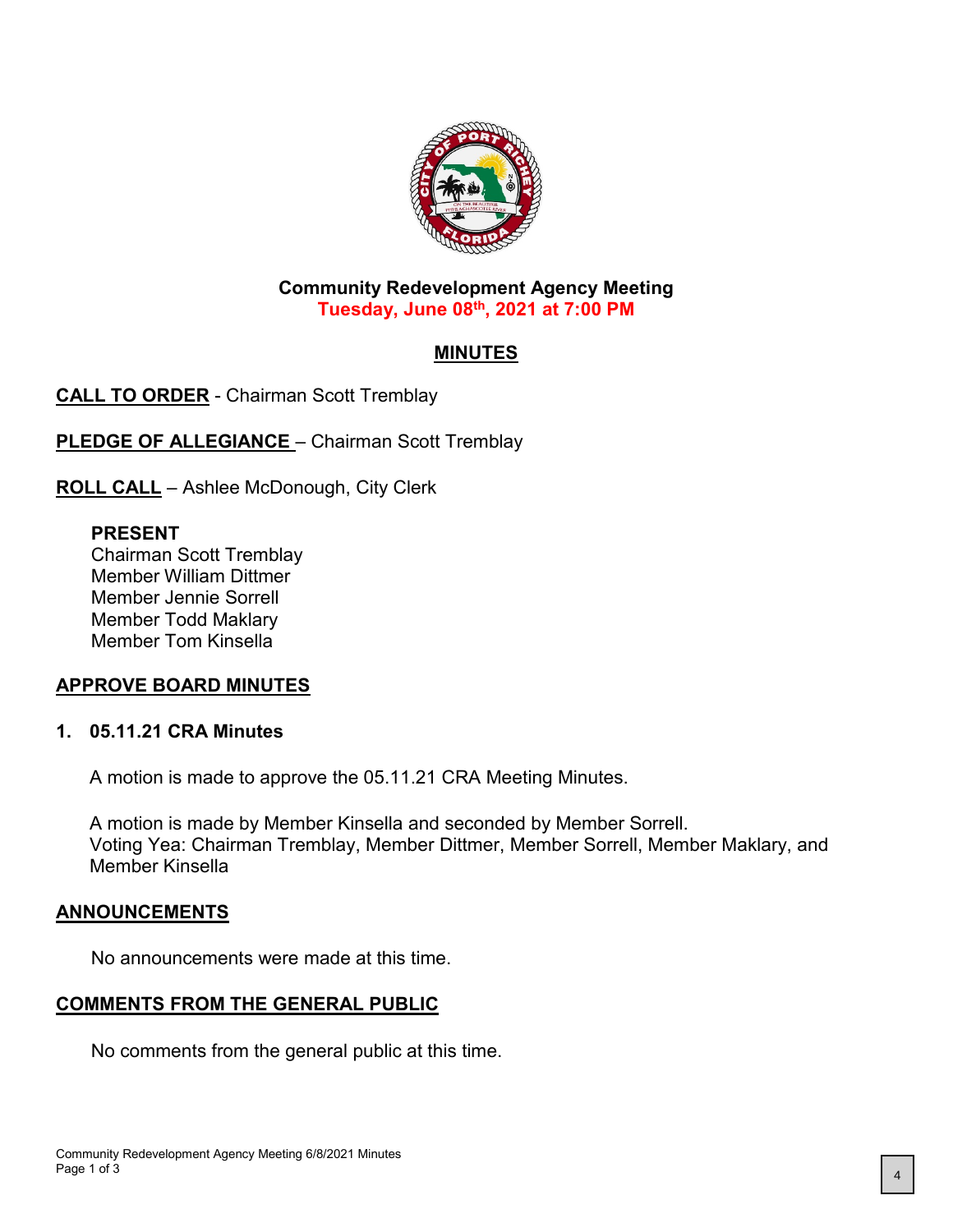# **COMMENTS FROM THE BOARD**

No comments from the Board at this time.

#### **AGENCY BUSINESS**

#### **2. Discussion of Community Redevelopment Agency Boundary Change**

The City Manager informed the Board he and the City Attorney reached out to the Community Redevelopment Agency (CRA) expert and the cost estimate to change the boundary of the CRA is \$5000. Member Sorrell asked if the change is physical or operational boundaries. Member Maklary informed Member Sorrell the change is to remove the Harbor Pointe community from the CRA. Chairman Tremblay asked the Board what does the change means financially for the City? Is it cost-effective to change the boundary? Chairman Tremblay suggested having the City Manager reach out to the Pasco County Administrator Dan Biles to show what the City would be saving and to put it on a Pasco County agenda to see if they would still want to move forward with the change. Member Maklary asked the Board if the City could reach out to Pasco County and specify is it only Harbor Pointe or is there another area that could be removed from the CRA to be included in the \$5000. Member Dittmer advised the Board to move forward with the change as requested by Pasco County. The Board had a continued discussion regarding the CRA boundary change and to move forward with removing the Harbor Pointe Community at this time.

A motion is made to change the boundary of the Community Redevelopment Agency.

The motion is made by Member Maklary and seconded by Member Dittmer. Voting Yea: Chairman Tremblay, Member Dittmer, Member Sorrell, Member Maklary, and Member Kinsella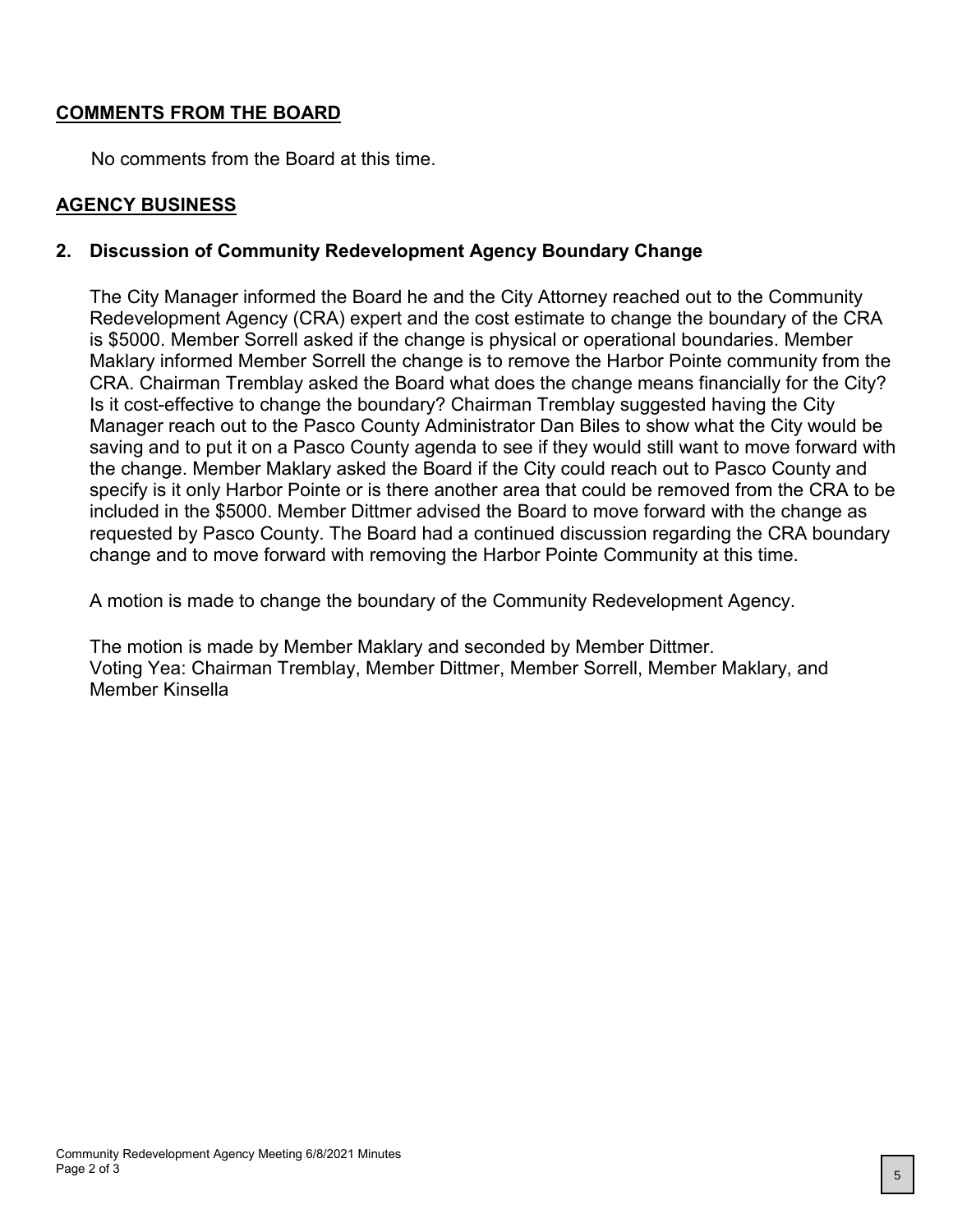#### **ADJOURN**

A motion is made to adjourn the 06.08.21 Community Redevelopment Agency meeting.

The motion is made by Member Maklary and seconded by Member Kinsella. Voting Yea: Chairman Tremblay, Member Dittmer, Member Sorrell, Member Maklary, and Member Kinsella

**Submitted By**:

 $\overline{\phantom{a}}$  , where  $\overline{\phantom{a}}$  , where  $\overline{\phantom{a}}$  , where  $\overline{\phantom{a}}$  ,  $\overline{\phantom{a}}$  ,  $\overline{\phantom{a}}$  ,  $\overline{\phantom{a}}$  ,  $\overline{\phantom{a}}$  ,  $\overline{\phantom{a}}$  ,  $\overline{\phantom{a}}$  ,  $\overline{\phantom{a}}$  ,  $\overline{\phantom{a}}$  ,  $\overline{\phantom{a}}$  ,  $\overline{\phantom{a}}$  ,  $\overline{\phantom$ 

 $\overline{\phantom{a}}$  , where  $\overline{\phantom{a}}$  , where  $\overline{\phantom{a}}$  , where  $\overline{\phantom{a}}$  ,  $\overline{\phantom{a}}$  ,  $\overline{\phantom{a}}$  ,  $\overline{\phantom{a}}$  ,  $\overline{\phantom{a}}$  ,  $\overline{\phantom{a}}$  ,  $\overline{\phantom{a}}$  ,  $\overline{\phantom{a}}$  ,  $\overline{\phantom{a}}$  ,  $\overline{\phantom{a}}$  ,  $\overline{\phantom{a}}$  ,  $\overline{\phantom$ 

**Approved By:**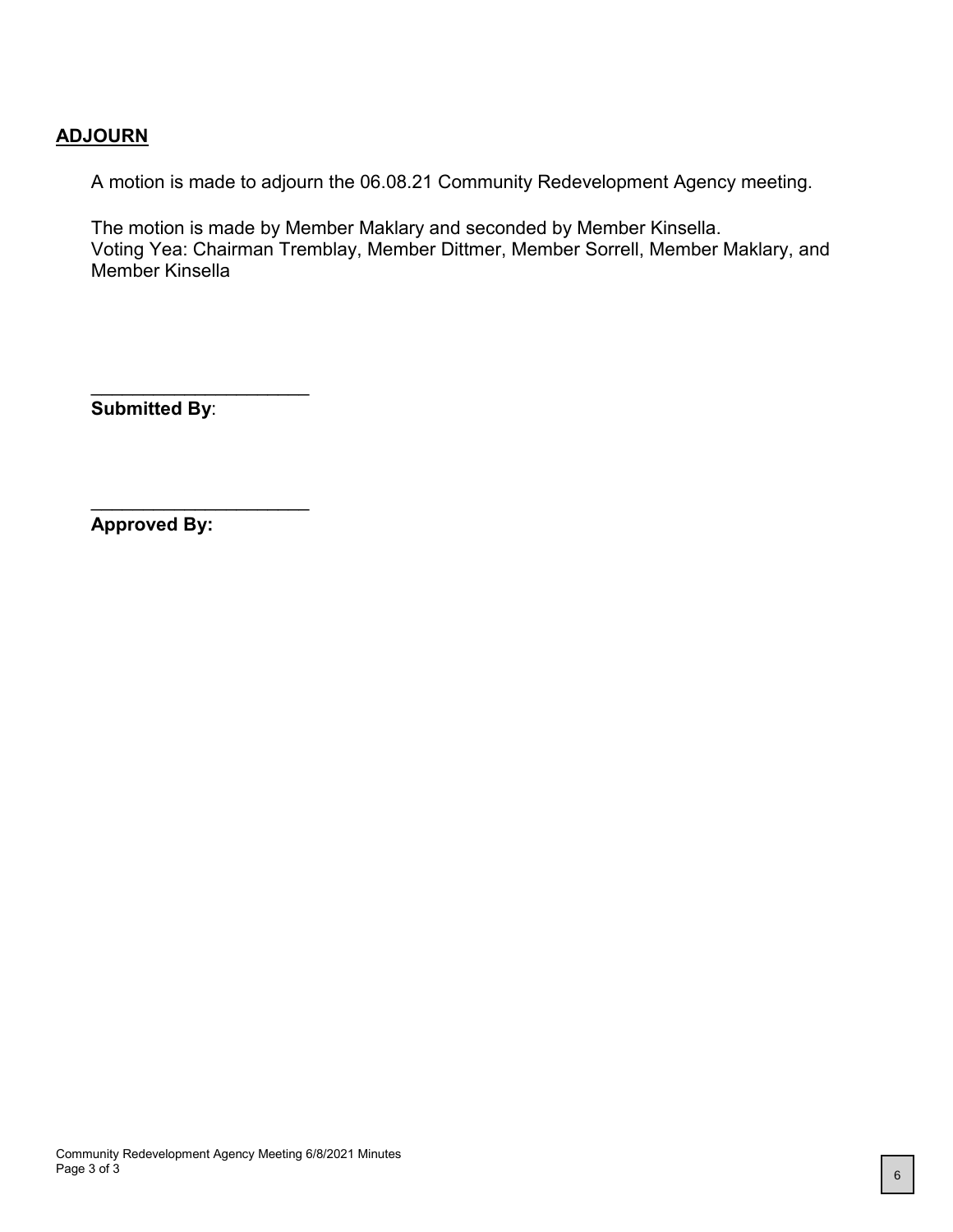

#### **Community Redevelopment Agency Meeting Special Meeting Thursday, July 01, 2021 - 7:00 PM**

# **MINUTES**

**CALL TO ORDER** - Chairman Scott Tremblay

**PLEDGE OF ALLEGIANCE - Chairman Scott Tremblay** 

**ROLL CALL** - Ashlee McDonough, City Clerk

# **PRESENT**

Chairman Scott Tremblay Member William Dittmer Member Jennie Sorrell Member Todd Maklary Member Tom Kinsella

# **APPROVE BOARD MINUTES**

#### **ANNOUNCEMENTS**

# **COMMENTS FROM THE GENERAL PUBLIC**

Chairman Tremblay presented an email to the Board written by Michael Grimes that Mr. Grimes would like to have read into the minutes due to him not being able to attend the meeting.

A motion was made to accept Michael Grimes statement into the record.

The motion was made by Member Maklary and seconded by Member Kinsella. Voting Yea: Chairman Tremblay, Member Dittmer, Member Sorrell, Member Maklary, and Member Kinsella

Michael Grimes: 5440 Quist Drive- Advised the Board that the purchase of 7925 Old Post Road and 5443 Cotee Avenue is another step forward in the City improving the Cotee River Landing. Mr. Grimes stated he supports the purchase and applauds the Chairman and the City Manager for bringing it to the table.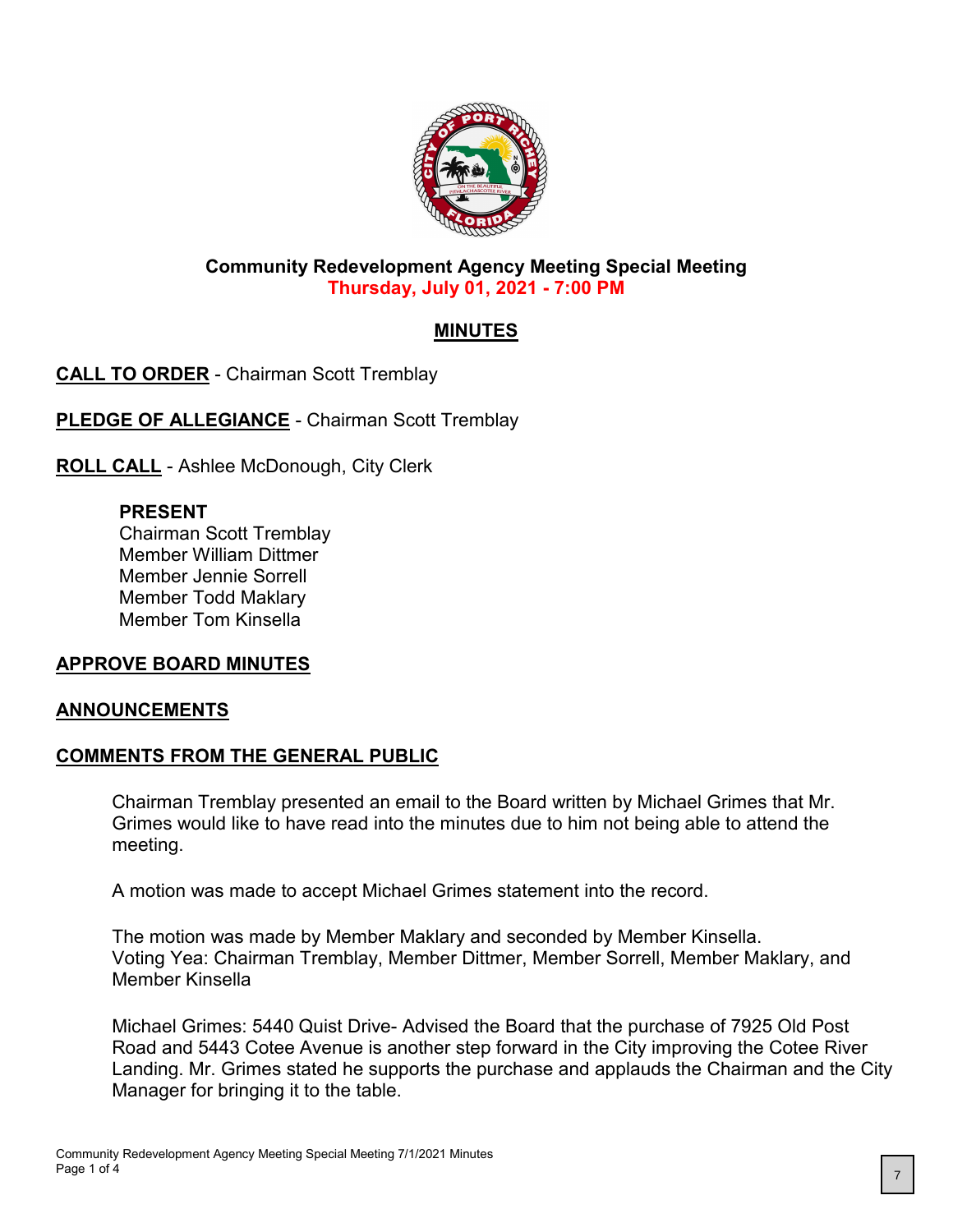# **COMMENTS FROM THE BOARD**

# **AGENDA**

# **CONSENT AGENDA**

#### **AGENCY BUSINESS**

#### **1. Authorization to Offer Purchase of Real Property at 7925 Old Post Road & 5443 Cotee Avenue.**

The City Manager informed the Board of two properties for sale located at 7925 Old Post Road and 5443 Cotee Avenue. Each property is listed for \$175,000 and is asking the Community Redevelopment Agency (CRA) to take into consideration for purchase.

Chairman Tremblay advised the Board that the purchase of the two properties fits into the CRA as both homes are blighted. Chairman Tremblay advised that using CRA funding to purchase the properties will continue to improve the Cotee River Landing area.

Member Maklary stated to the Board that the money that would be used for the purchase of the two properties could be spent in other areas in the City. Member Maklary informed the Board that the expense of the \$350,000 to closer to \$450,000 with closing and redevelopment of the area. Member Maklary asked the Board what the City would get out of the purchase of the two properties and turning the land into a City-owned parking lot.

Member Dittmer advised that the Board should move forward with the purchase of the two properties. Member Dittmer advised the Board that adding a parking lot would help a lot of the parking issues in the Cotee River Landing area. Member Dittmer asked if the City is looking into comps in the area? The City Manager informed the Board that he will have an appraisal by next Thursday for the properties.

Mayor Tremblay stated that the purchase of the properties would not be to resell and that it would be nice to have City controlled property. The property could be utilized in different ways with the development of the Cotee River Landing area.

City Attorney James Mathieu advised the Board that the appraisal can not be used in the decision-making process. Mr. Mathieu advised the purchase of the two properties is a cash purchase with a 10% down payment with the agreement needing to be signed by the end of the day tomorrow. The City is also forgoing all inspections and the properties will be an as-is purchase and both properties are tenant-occupied at this time. One lease was just signed and is a 12-month lease. The other lease will run till January 2022. Once the agreement is signed the City can not back out.

Member Kinsella advised the Board that he agreed with moving forward with the purchase of the two properties. Member Kinsella advised the Board that it would be nice to have more control in the parking of the Cotee River Landing area.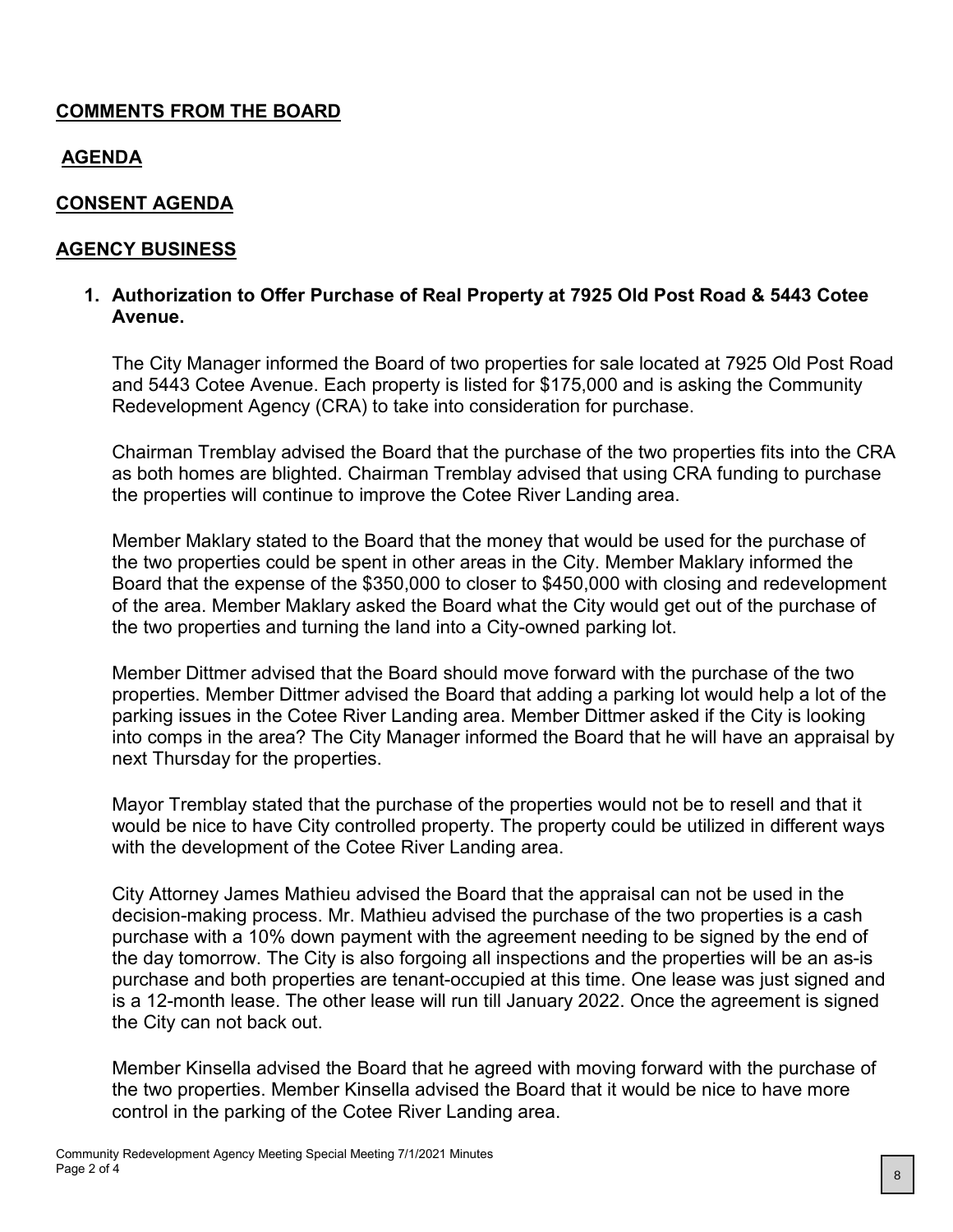Member Sorrell stated to the Board that she likes the City having a presence in the Water Overlay District (WOD) and the purchase of the properties helps take care of blighted areas within the City.

A motion was made to purchase real property located at 7925 Old Post Road and 5443 Cotee Avenue.

Katelyn Overbeck: 8100 Brighton Drive - Asked the Board if the City is allowed to profit off the purchase of two rental properties. Mrs. Overbeck also stated that it opens the City up to liability concerns and that the City will now be responsible to maintain the properties while tenants are living in the homes.

Dave Mueller 5439 Bluepoint Drive- He inquired if the City has looked into the rental agreement regarding the tenants. Mr. Mueller asked if the City needs to purchase these two specific properties and to maybe look at other areas in the City.

Member Kinsella asked if the City has looked into the rental agreements for each property. City Attorney Mathieu stated that he has reviewed the agreements before presenting the purchase of the two properties to the Board.

Chairman Tremblay informed the Board that if the City waits to purchase the two properties they might not avalible for long and the opportunity will be gone. Member Dittmer advised that the properties are in a good area and to help clear up more blighted areas in the City.

Chairman Tremblay called for a roll call vote. The City Clerk asked each member to state their vote for the record.

The motion was made by Member Dittmer and seconded by Member Sorrell. Voting Yea: Member Dittmer, Member Sorrell, Chairman Tremblay, and Member Kinsella Voting Nay: Member Maklary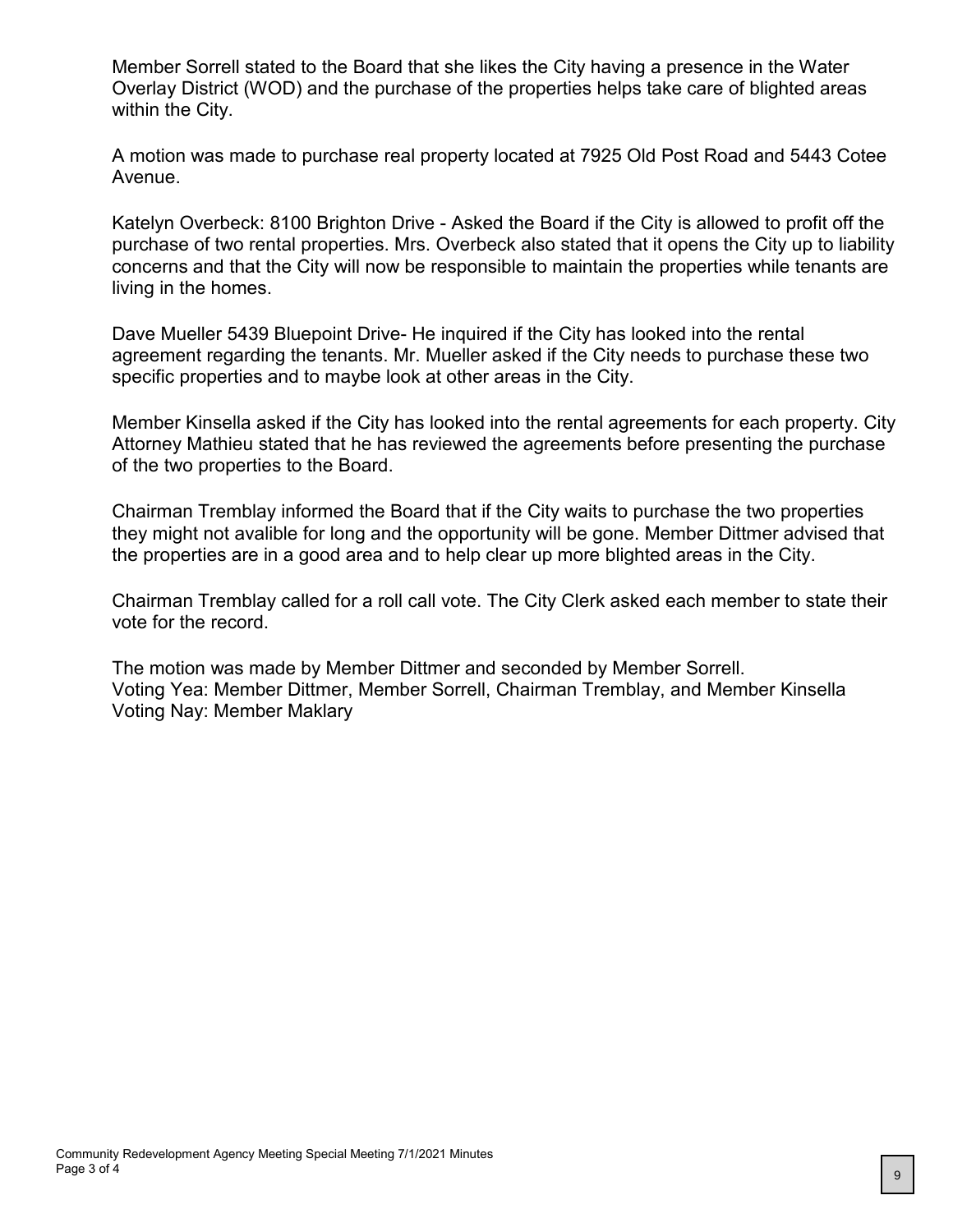#### **ADJOURN**

A motion was made to adjourn the 07.01.21 Community Redevelopment Agency special meeting.

A motion was made by Member Dittmer and seconded by Member Sorrell. Voting Yea: Chairman Tremblay, Member Dittmer, Member Sorrell, Member Maklary, and Member Kinsella

**Submitted By:**

\_\_\_\_\_\_\_\_\_\_\_\_\_\_\_\_\_\_\_\_\_\_

\_\_\_\_\_\_\_\_\_\_\_\_\_\_\_\_\_\_\_\_\_\_

**Approved By:**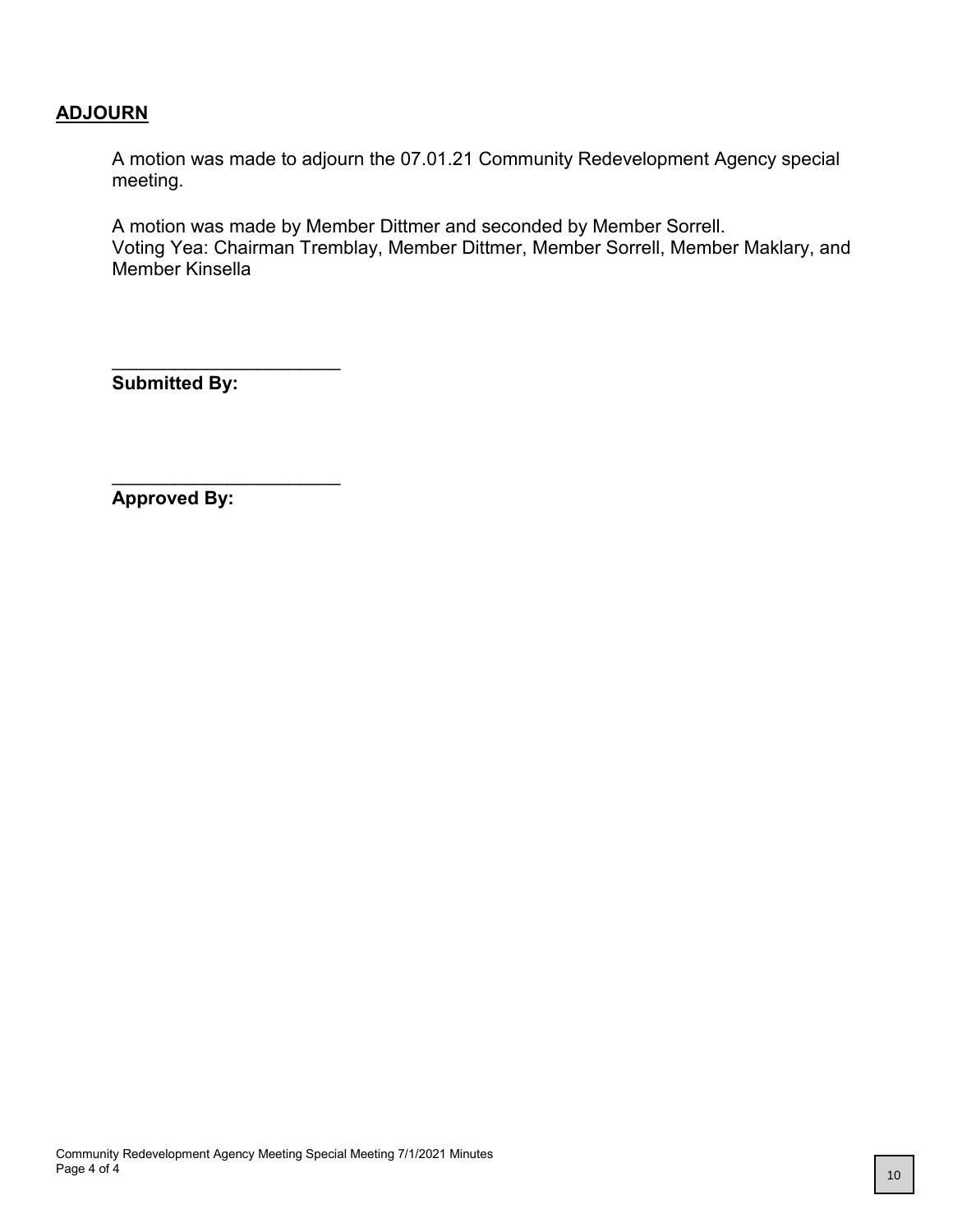#### **File Attachments for Item:**

# **2. Discussion to schedule and advertise upcoming quarterly CRA dates.**

#### **Item:**

Discussion for scheduling and advertising of CRA meetings, proposed dates of October 14th, January 11th, March 8th, and May 10th.

# **Action:**

As CRA Board deems appropriate.